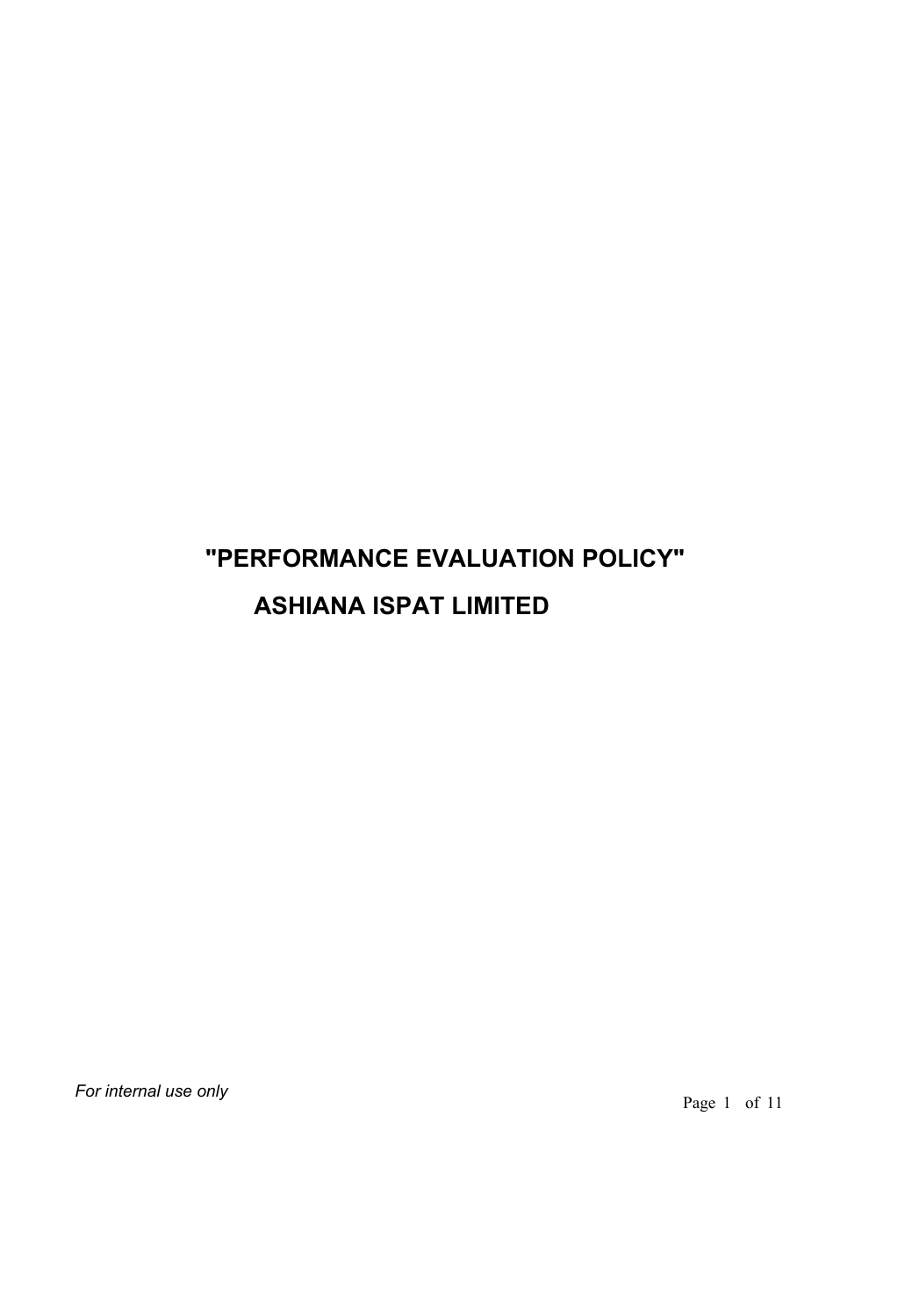*The following "Performance Evaluation Policy is addressed to the Board of Directors of Ashiana Ispat Limited ("Company') and is only for the purpose of internal use of the Company.*

## INTRODUCTION

The Company conducts its operations under the directions of Board of Directors within the framework laid down by the Companies Act, 2013; the Article of Association, listing agreement with stock exchanges, internal code of conduct and policies formulated by the Company for its internal execution. The Company's Board of Directors is dedicated to act in good faith; exercise their judgment on an informed basis and in the best interest of the company and its Stakeholders.

As, one of the most important functions of the Board of Directors is to oversee the functioning of Company's top management, this policy aims at establishing a procedure for conducting periodical evaluation of directors' performance and formulating the criteria for determining qualification, positive attribute and independence of each and every director of the Company in order to effectively determine issues relating to remuneration of every director, key managerial personnel and other employees of the Company. This policy further aims at ensuring that the committees to which the Board of Directors has delegated specific responsibilities are performing efficiently in conformity with the prescribed functions and duties For this purpose The Nomination and Remuneration Committee shall be responsible to identify the persons who are qualified to become directors and who may be appointed in the senior management of the Company and recommend to the Board their appointment and removal.

In addition, the Nomination and Remuneration Committee shall carry out the evaluation of performance of every director, key managerial personnel and other employees in accordance with the criteria contained herein, based on which their remuneration shall be determined. Further, it shall be ensured by the Nomination and Remuneration Committee that the remuneration to be paid to the directors, key managerial personnel and senior management have a balance between fixed and incentive pay.

#### RESPONSIBIUTY OF BOARD

It shall be the duty of the Chairman of the Board, who shall be supported by the Board to organize the evaluation process and accordingly conclude the steps required to be taken. The evaluation process will be used constructively as a system to improve the directors' and committees effectiveness, to maximize their strength and to tackle their shortcomings.

*The Board of Directors shall undertake the following activities on an annual basis:*

I. The Chairman *of* the Company shall meet with each and every director individually to discuss his *I* her performance throughout the year.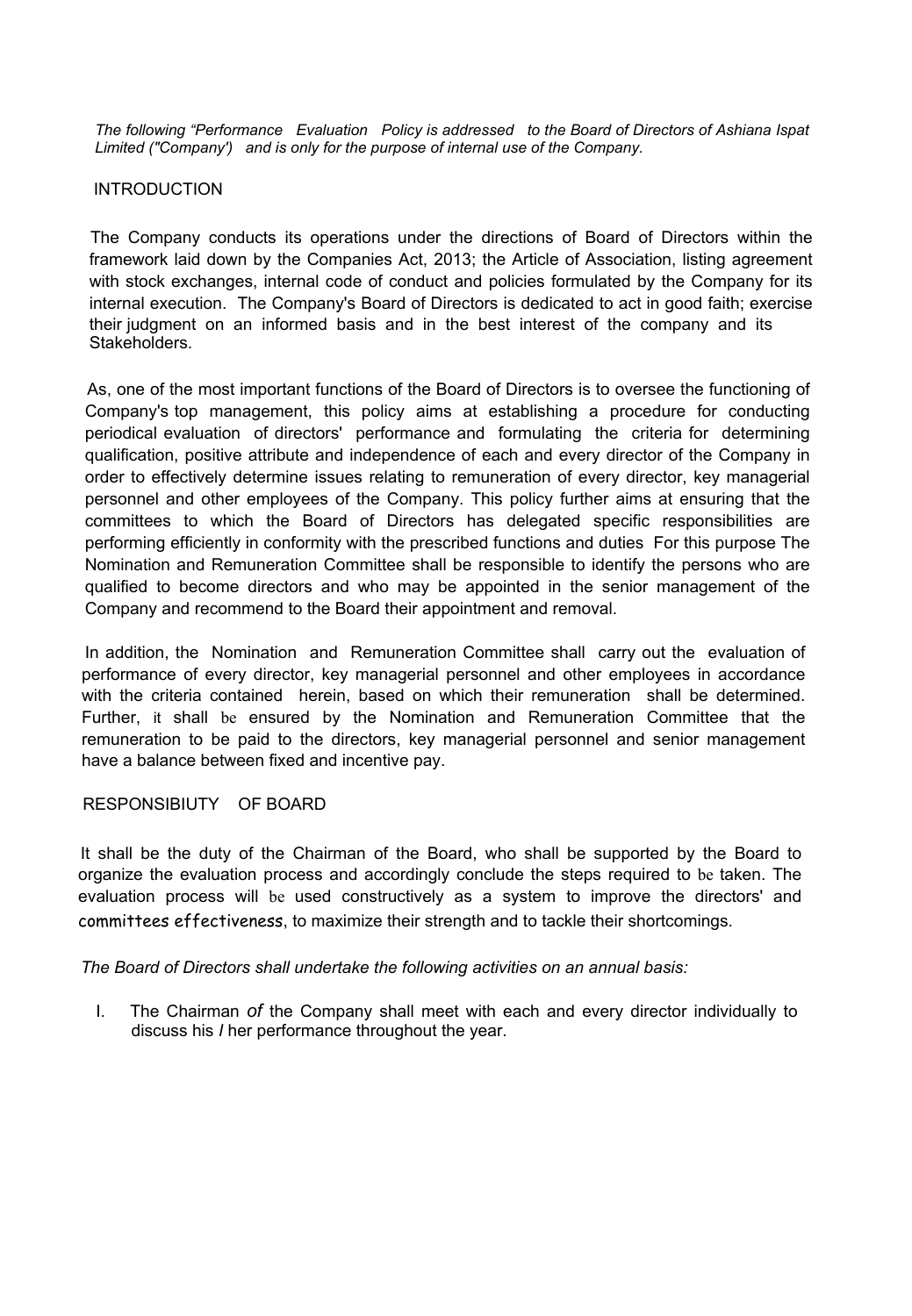- II. Review performance evaluation reports submitted by the Chairperson of various committees along with their suggestions on improving the effectiveness of the committee. Also, the requirement of establishing any new committees shall be reviewed by the Board on an annual basis.
- Ill. Review the various strategies of the Company and accordingly set the performance objectives for directors, in consistency with varying nature and requirements of Company's business.
- IV. The Board as a whole shall discuss and analyze its own performance during the year together with suggestions for improvement thereon, pursuant to the performance objectives.

In conformity with the requirement of the Act, the performance evaluation of independent directors shall be done by the entire Board of Directors, excluding the director being evaluated.

## **RESPONSIBILTY OF INDEPENDENT DIRECTORS**

Independent Directors are duly bound to evaluate the performance of non - independent directors and board as a Whole. The independent directors of the Company shall hold at least one meeting in a year to review the performance of the non- independent directors, performance of chairperson of the Company and board as a whole, taking into account the views of executive directors and non-executive directors.

EVALUATION FACTORS

*The Board of Directors shall pay regards to the following parameters for the purpose of evaluating the performance of* a *particular director:*

In respect of each of the evaluation factors, various aspects have been provided to assist with the evaluation process in respect of performance of independent directors, non- independent directors, other employees of the Company and committees of directors separately, as, such evaluation factors may vary in accordance with their respective functions and duties.

| Rating scale |                   |  |
|--------------|-------------------|--|
| Scale        | Performance       |  |
| 5            | Excellent         |  |
| 4            | Good              |  |
| 3            | Satisfactory      |  |
|              | Needs improvement |  |
|              | Unacceptable      |  |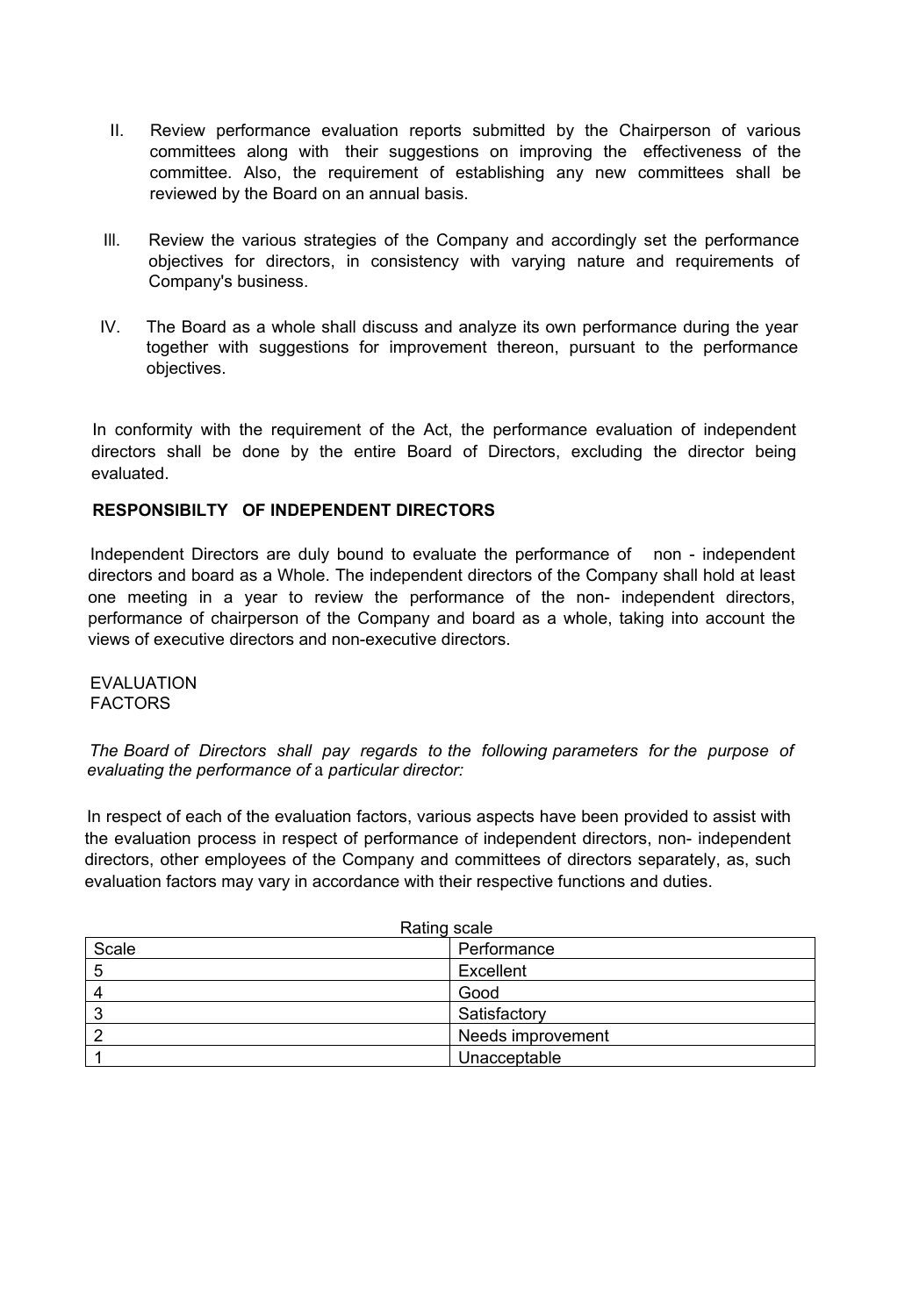### INDEPENDENT DIRECTORS

- Compliance with Articles of Association, Companies Act & other laws
- Compliance with ethical standards  $\&$  code of conduct of Company
- Assistance in implementing corporate governance practices
- Rendering independent, unbiased opinion
- Attendance & presence in meetings of Board & committees
- Attendance  $\&$  presence in general meetings
- Leadership qualities
- Qualifications
- Disclosure of non independence, if exists
- Independent view on key appointments & strategy formulation
- Objective evaluation of Board's performance
- Review of integrity of financial information  $\&$  risk management
- Safeguard of stakeholders' interests
- Appointment  $&$  removal of KMPs
- Determination of level of remuneration of KMPs
- Updation of skills and knowledge
- Punctuality
- Information regarding external environment
- Seeking expert opinion, when required
- Raising of concerns to the Board
- Safeguarding interest of whistle-blowers under vigil mechanism
- Reporting of frauds, violation etc.
- Team work attributes
- Safeguard of confidential information

#### NON - INDEPENDENT DIRECTORS / EXECUTIVE DIRECTORS

*Overall Rating:-*

- Compliance with Article of Association, Companies Act  $\&$  other laws
- Strategic planning- financial & business
- Monitoring performance against plans
- Compliance with ethical standards  $&$  code of conduct
- Exercising duties diligently
- Qualifications
- Punctuality
- Disclosure of interest
- Leadership skills
- Motivating employees, providing assistance & directions

*Overall Rating;\_*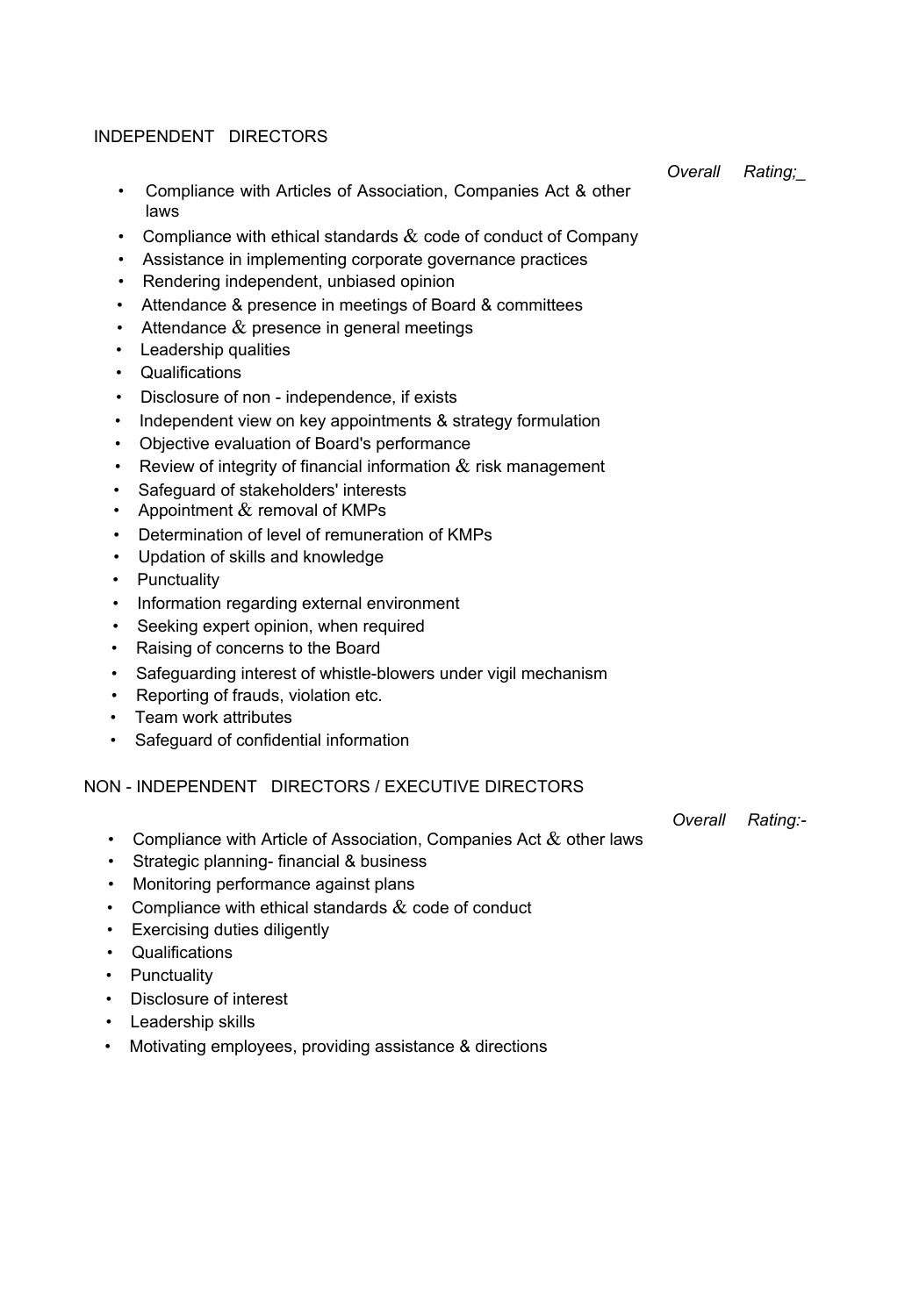- Establishment of internal control processes
- Communication skills
- Attendance  $\&$  presence in meetings of Board & committees
- Attendance of general meetings
- Team work attributes
- Monitoring policies, encouraging suggestions
- Supervising  $&$  training the staff members
- Safeguard of confidential information

## COMMITTEES OF BOARD

The Board has constituted the following committees:

- *1. Audit Committee;*
- *2. Corporate Social Responsibility Committee;*
- *3. Nomination and Remuneration Committee; and*
- *4. Stakeholders Relationship Committee*

| For evaluating the performance of each committee, the Board of Directors shall pay regards<br>following<br>to<br>the |                                                                                  |         | aspects: |  |
|----------------------------------------------------------------------------------------------------------------------|----------------------------------------------------------------------------------|---------|----------|--|
|                                                                                                                      |                                                                                  | Overall | Rating:- |  |
|                                                                                                                      | Compliance with Article of Association, Companies Act $\&$ other laws            |         |          |  |
|                                                                                                                      | Compliance with ethical standards $\&$ code of conduct of Company                |         |          |  |
|                                                                                                                      | Committee's accomplishments w.r.t. performance objectives                        |         |          |  |
|                                                                                                                      | Adherence to Articles of Association, Companies Act and other<br>Applicable laws |         |          |  |
| $\bullet$                                                                                                            | Redressal of complaints & grievances                                             |         |          |  |
| $\bullet$                                                                                                            | Coordination with other committees and Board of Directors                        |         |          |  |
|                                                                                                                      | • Fulfillment of roles $\&$ responsibilities                                     |         |          |  |

• Adherence to Company's policies and internal procedures

# COMPANY SECRETARY

*Overall Rating:-*

- Compliance with Article of Association, Companies Act  $\&$  other laws
- Compliance with ethical standards & code of conduct of Company
- Reporting to the Board about compliance with applicable laws
- Ensuring compliance with secretarial standards
- Assistance *to* the board of directors
- Discharge of duties assigned by Board
- Success of meetings convened
- Preparation of minutes

PageSof 11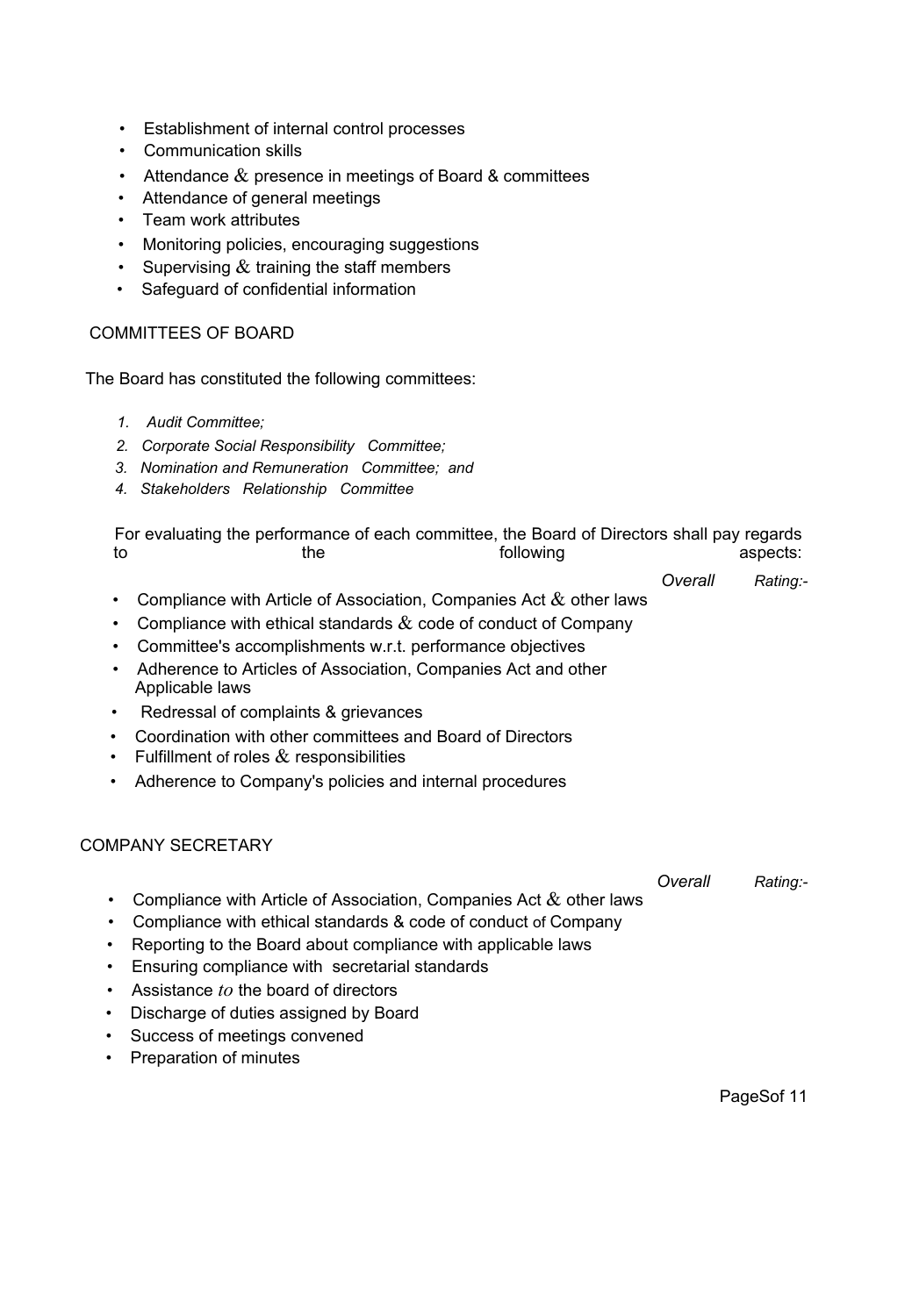- Attendance & presence in meeting of board, committees of Board and general meeting
- Assistance in obtaining required approvals form Board, shareholders, Government and other authorities
- Representation before various regulators on behalf of the company
- Advising Board on corporate governance and compliance thereunder
- Punctuality

## EMPLOYEES

*Overall Rating:-*

- Compliance with Article of Association, Companies Act  $\&$  other laws
- Compliance with ethical standards & code of conduct of Company
- Achievement of target fixed
- Punctuality

## REMUNERATION

The Company aspires to pay performance linked remuneration to its directors, Senior management personnel and other employees. For this reason, based on the afore stated criteria of evaluation of performance of directors (independent as well as non-independent directors), Company Secretary and other employees their remuneration shall be determined and reviewed from time to time. It will be ensured that the remuneration is determined in such a way there exists a fine balance between fixed and incentive pay. Apart from a fixed remuneration, the said persons will be entitled to performance linked bonus, which shall be determined in accordance with their respective performance evaluation report prepared on the basis on the fore-mentioned criteria.

#### REVIEW

Subject to the approval of Board of Directors, the "Nomination and Remuneration Committee• reserves its right to review and amend this Policy, if required, to ascertain its appropriateness as per the needs of the Company. The Policy may be amended by passing a resolution at a meeting of the Nomination and Remuneration Committee.

### **DISCLOSURE**

In accordance with the requirement under the Act, disclosure regarding the manner in which the performance evaluation has been done by the Board of directors of its own performance, performance of various committees of directors and individual directors' performance will be made by the Board of Directors in the Board report. Further, the Board's report containing such statement will be made available for the review of shareholders at the general meeting of the Company.

*For internal use only For internal use only Page6of 11*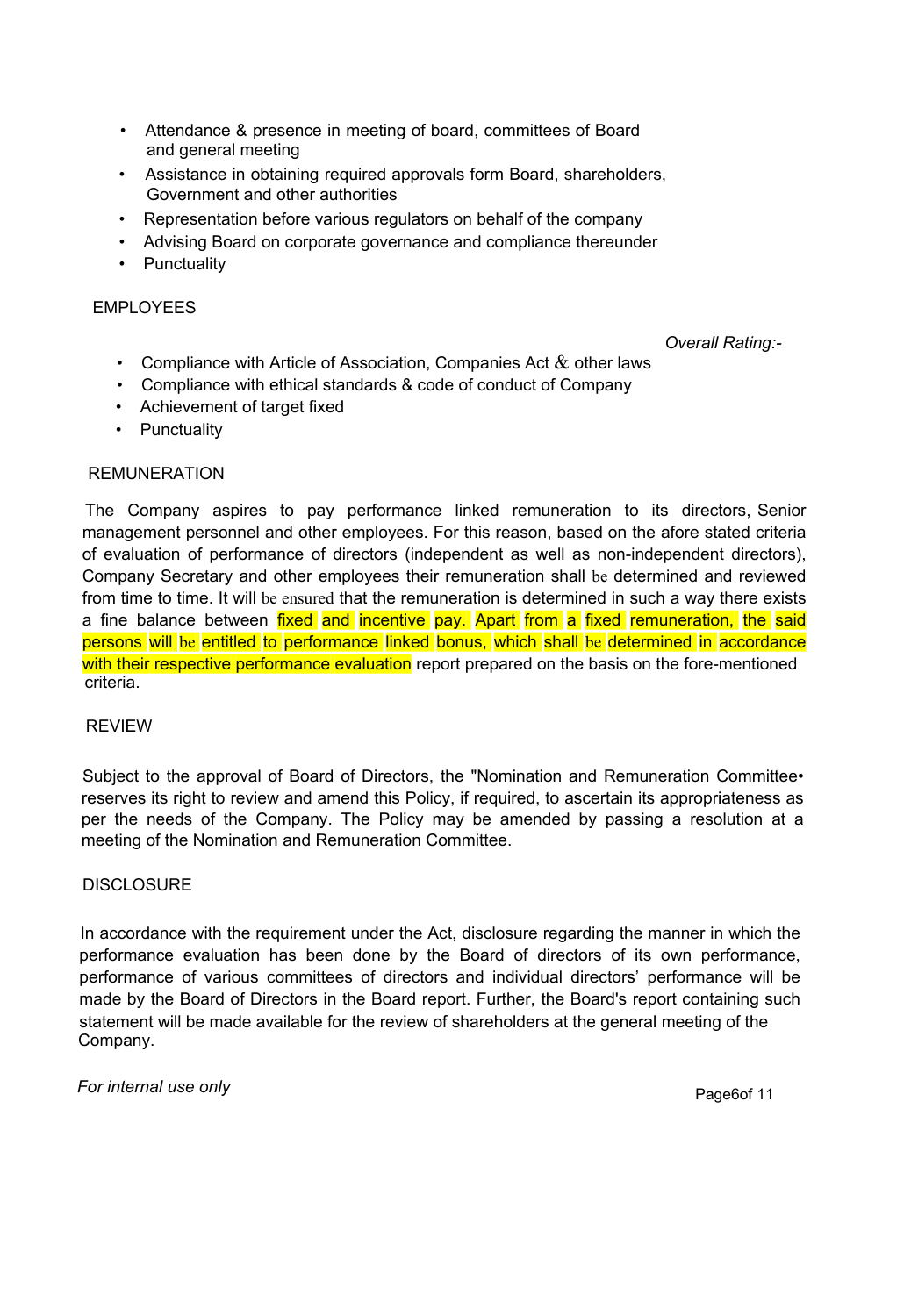The Policy has been made available on Company's official website and the key features of this Policy have also been included in the corporate governance statement contained in the annual report of the Company.

*For internal use only Formal and the set of the set of the page 7of 11**Page 7of 11*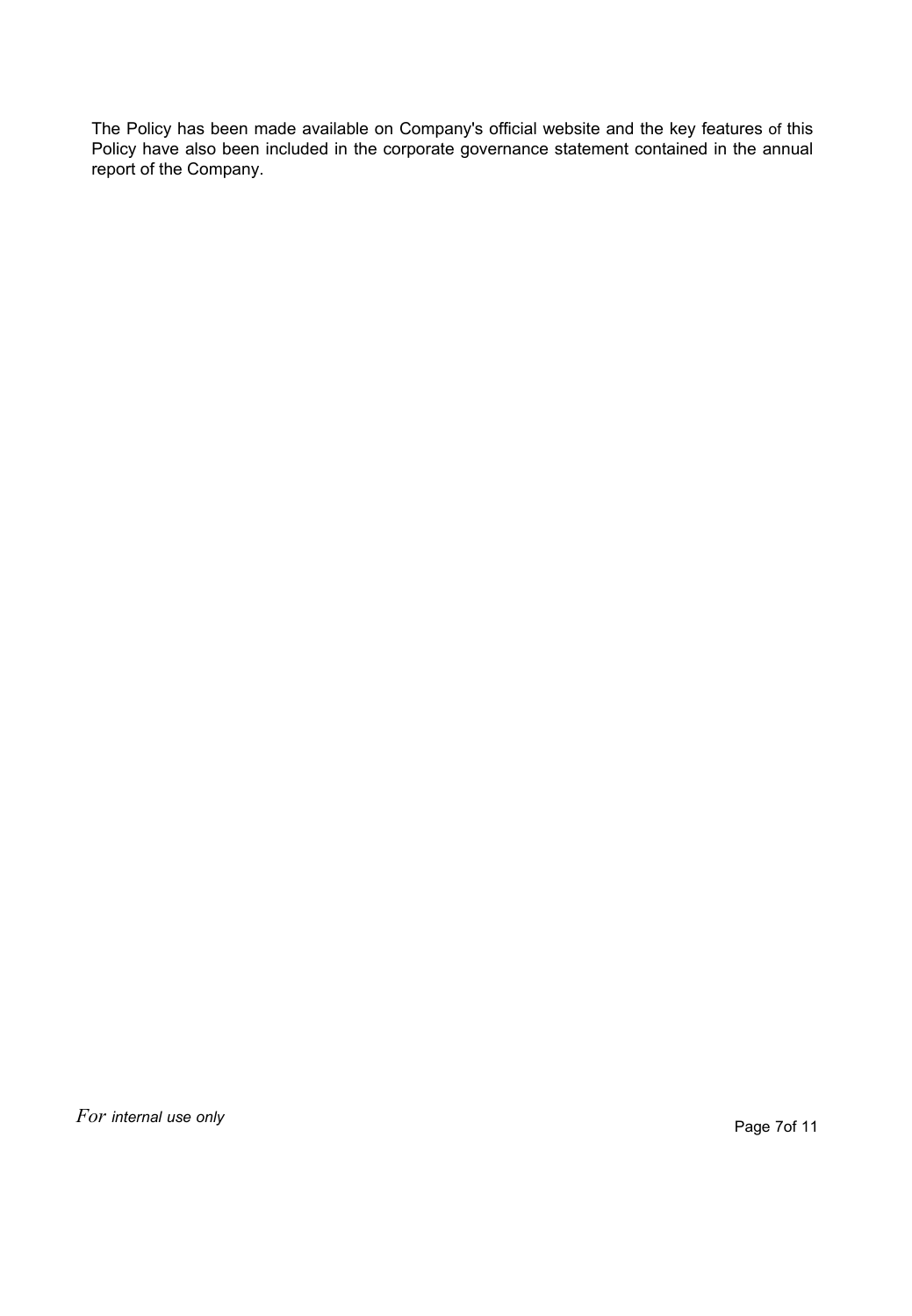"Mechanism for Performance Evaluation of Directors" (Legal Framework)

In an endeavor to safeguard the interest of public at large, the Companies Act, 2013 (Act') provides that the performance of the board of directors of listed companies and prescribed class of companies must be reviewed regularly against appropriate measures. For this purpose, the Nomination and Remuneration Committee of a company has been obliged under Section 178 of the Act to formulate a draft policy for recommending it to the Board of directors of the company, setting the criteria, based on which the performance of each and every director including the performance of the Board as a whole shall be assessed by the Board of Directors of the Company. Based on such performance evaluation, remuneration of directors, key managerial personnel and employees shall be determined. Such an evaluation procedure will provide a fine system of checks and balances on the performance of the directors and will ensure that they exercise their powers in a rational manner. Relevant extracts of Section 178 of the Act reads as:

Section 178 of Companies Act 2013

*"Section 178- Nomination and Remuneration Committee and Stakeholders Relationship Committee*

*(2) The Nomination and Remuneration Committee shall identify persons who are qualified to become directors and who may be appointed in senior management in accordance with the criteria laid down, recommend to the Board their appointment and removal and shall carry out evaluation of every directors performance.*

*(3) The Nomination and Remuneration Committee shall formulate the criteria for determining qualifications, positive attributes and independence of <sup>a</sup> director and recommend to the Board a Policy, relating to the remuneration for the directors, key managerial personnel and other employees.*

*(4) The Nomination and Remuneration Committee shall, while formulating the policy under sub Section (3) ensure that-*

*(a) the level and composition of remuneration* is *reasonable and sufficient to attract, retain and motivate directors of the quality required to run the company successfully; (b) Relationship of remuneration to performance* is *clear and meets appropriate performance*

*benchmarks; and*

*(c) remuneration to directors, key managerial personnel and senior management involves a balance between fixed and incentive pay reflecting short and long-term performance objectives appropriate to the working of the company and its goals: Provided that such policy* shall *be disclosed in the Board's report ..... •*

Every listed company and specified class of companies are obliged to constitute Nomination and Remuneration Committee; consisting of three or more non-executive directors *out* of which not less than one-half shall be independent directors. As per Rule 6 of Companies (Meetings of Board and its Powers) Rules, 2014, the board of directors of the following classes of companies shall constitute a Nomination & Remuneration committee of the board: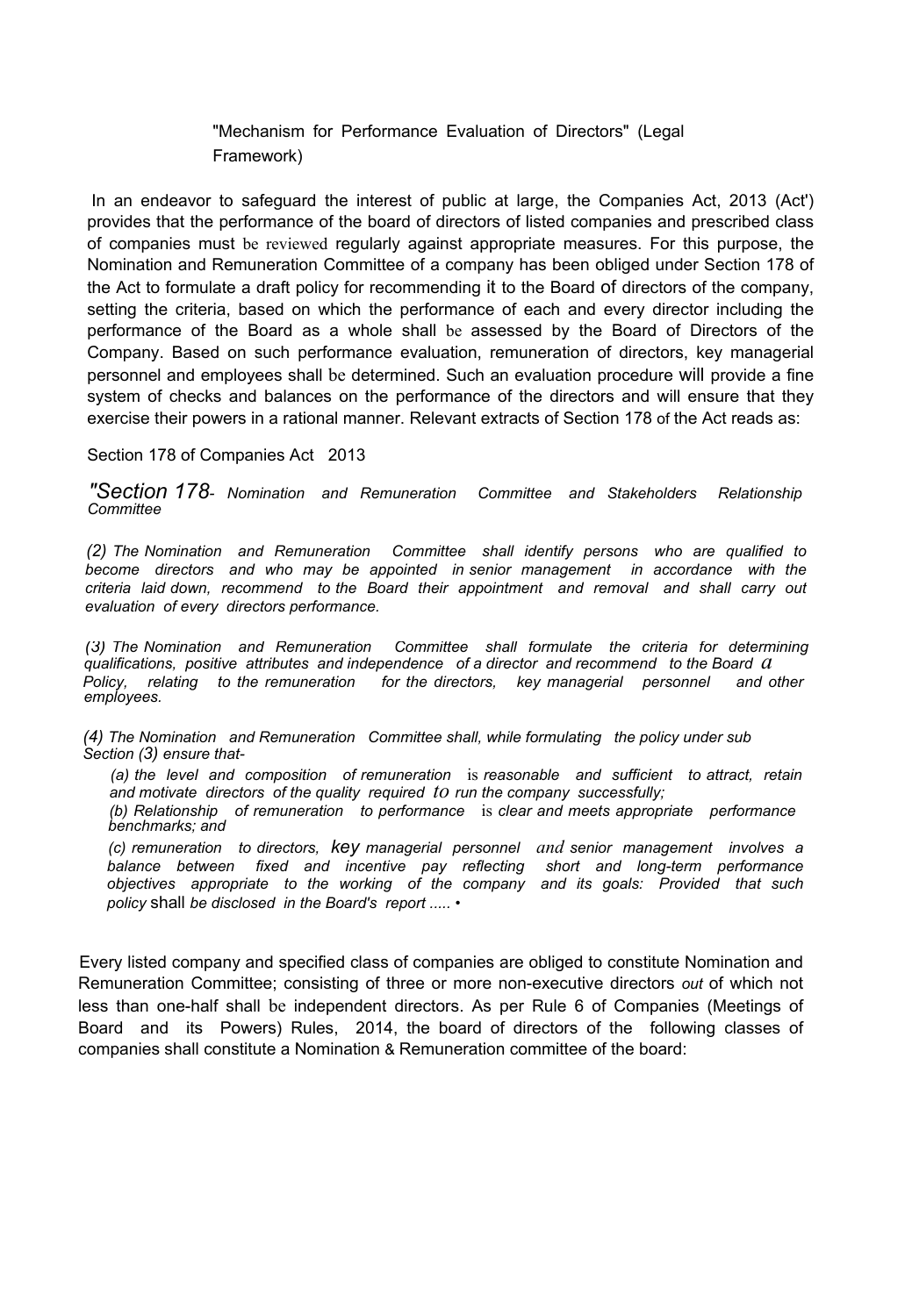(a) every listed company:

- (b) every other public company:
	- i. having paid up capital of ten crore rupees or more; *or*
	- ii. having turnover of one hundred crore rupees or more: or
	- iii. which have in aggregate, outstanding loans *or* borrowings or debentures or deposits exceeding fifty crore rupees.

The Act, under clause VIII of Schedule IV, casts an obligation on part of the board of directors for evaluating the performance of independent directors. All the directors on the board of a company, except the independent director whose performance is being evaluated, will assess the performance of independent director. Accordingly, a report of performance evaluation of each independent director of the company would be prepared, which would determine whether to extend or continue the term of appointment of the concerned independent director or not. However, no provisions relating to separate meetings or evaluation of the performance of independent directors is provided under the Act. Clause IV of Schedule IV of the Act reads as:

Schedule IV to Companies Act 2013

*Schedule IV- CODE FOR INDEPENDENT DIRECTORS*

*VIII. Evaluation mechanism;*

*(1) The performance evaluation of independent directors shall be done by the entire Board of Directors, excluding the director being evaluated.*

*(2) On the basis of the report of performance evaluation, it shall be determined whether* lo *extend or continue the term of appointment of the independent director.*

The Act, under Schedule IV, prescribes a code of conduct, other functions and duties of independent directors, which strives to raise the bar of standards and performances of independent directors. The spirit of the code of conduct for independent directors and their performance evaluation is that they are expected to adhere to the professional conduct and to use their skills and independence *for* implementing the best corporate governance practices in the interest of shareholders, particularly minority shareholders.

Independent Directors are also duty bound to evaluate the performance of non - independent directors, chairperson of the company and board as a whole. The Act empowers the independent directors to hold separate meeting without the presence of other directors to assess the performance of Board. In fact, the Act provides under Schedule IV of the Act, that the independent directors of the company shall hold at least one meeting in a year, without the presence of non-independent directors and members of management.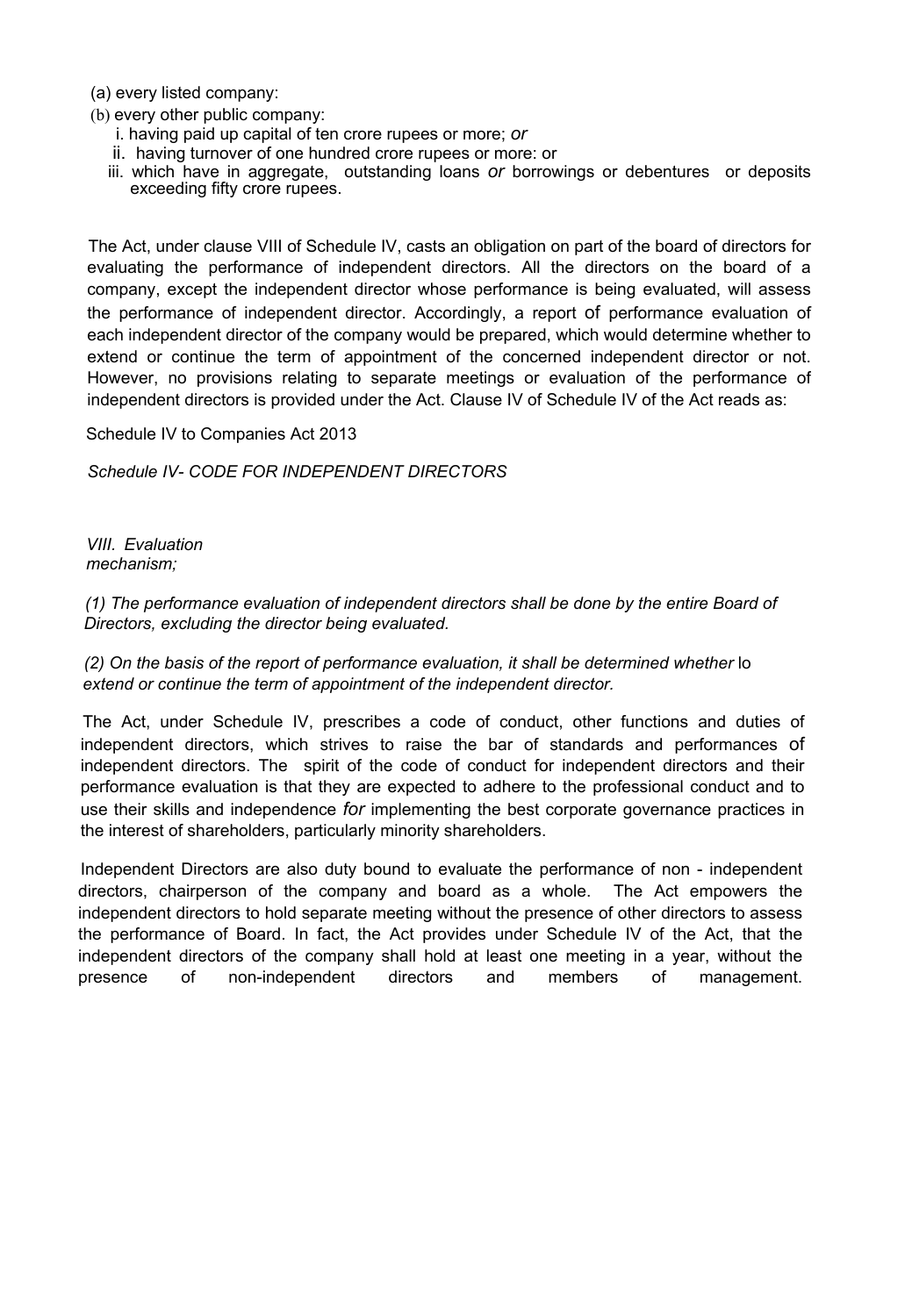Schedule IV to Companies Act 2013

*Schedule IV- CODE FOR INDEPENDENT DIRECTORS*

*II. Role and functions:*

*The independent directors shall:*

*(2) bring an objective view in the evaluation of the performance of board and management;*

*(3) scrutinize the performance of management in meeting agreed goals and Objectives and monitor the reporting of performance;*

II. *Reappointment:*

*The re-appointment of independent director shall be on the basis of report of performance evaluation.*

*VII.* Separate meetings*:*

*(1) The independent directors of the company shall hold at least one meeting in a year, without the attendance of non-independent directors and members of management;*

*(2) All the independent directors of the company shall strive to be present at such meeting;*

*(3) The meeting shall:*

*(a) review the performance* of *non-independent directors and the Board as a whole;*

*(b) review the performance of the Chairperson of the company, taking into account the views of executive directors and non-executive directors;*

*(c) assess the quality, quantity and timeliness of now of information between the company management and the Board that* is *necessary for the Board to effectively and reasonably perform their duties.*

In addition, as per the requirement of Section 134 of the Act, disclosures are required to be made in the board's report, which shall contain a statement indicative of the manner in which directors' performance, performance of various committees and performance of the Board as a whole have been assessed by the Board. Such Board's report will be laid before the shareholders in the general meeting of the Company. The relevant abstract of Section 134 of the Act have been provided below: